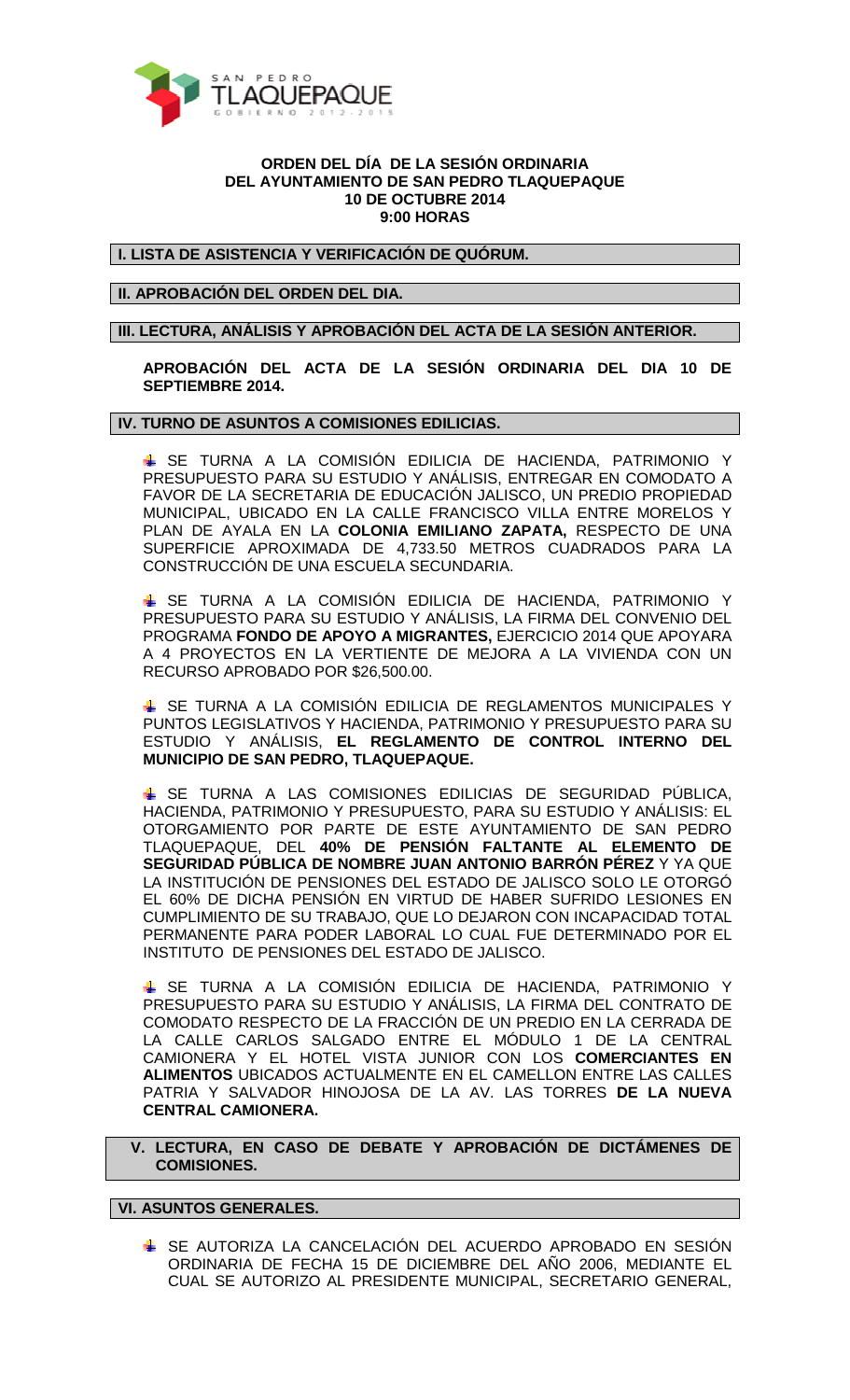

SÍNDICO Y ENCARGADO DE LA HACIENDA MUNICIPAL, LA FIRMA DEL CONTRATO DE COMODATO POR UN TÉRMINO DE 25 AÑOS CON LA ASOCIACIÓN GANADERA LOCAL DE TLAQUEPAQUE, DE UN PREDIO UBICADO EN LAS CALLES DELICIAS, PIEDRERA Y PROLONGACIÓN NUEVO MÉXICO EN LA COLONIA **"LAS JUNTAS",** DE APROXIMADAMENTE 2 (DOS) HECTÁREAS, PARA LA CONSTRUCCIÓN DE LAS OFICINAS Y ÁREAS VERDES DE LA ASOCIACIÓN.

- SE FACULTA AL PRESIDENTE MUNICIPAL, SECRETARIO DEL AYUNTAMIENTO, SINDICO MUNICIPAL Y ENCARGADO DE LA HACIENDA MUNICIPAL PARA LA FIRMA DEL CONVENIO DE COORDINACIÓN PARA LA OPERACIÓN DEL PROGRAMA **OPCIONES PRODUCTIVAS** QUE SUSCRIBE EL EJECUTIVO FEDERAL A TRAVÉS DE LA DELEGACIÓN SEDESOL, PARA LA REALIZACIÓN DE PROYECTOS PRODUCTIVOS PARA GRUPOS SOCIALES PRIORITARIAS DE ESTE MUNICIPIO DE SAN PEDRO TLAQUEPAQUE POR LA CANTIDAD DE \$104,938.00.
- **FRIMERO.-** SE AUTORIZA AL PRESIDENTE MUNICIPAL, SINDICO MUNICIPAL, SECRETARIO DEL AYUNTAMIENTO Y ENCARGADO DE LA HACIENDA MUNICIPAL A EJERCER LOS RECURSOS QUE YA FUERON ASIGNADOS DE ACUERDO AL PROYECTO DE MITIGACIÓN AL **CAMBIO CLIMÁTICO** CON EL AHORRO DE ENERGÍA ELÉCTRICA EN LA RED DE ALUMBRADO PÚBLICO DEL MUNICIPIO DE SAN PEDRO TLAQUEPAQUE, QUE CELEBRAN EL PODER EJECUTIVO DEL ESTADO DE JALISCO Y EL MUNICIPIO DE SAN PEDRO TLAQUEPAQUE. **SEGUNDO.-** SE AUTORIZA QUE SE EJERZA EL RECURSO A TRAVÉS DE UN CONCURSO POR INVITACIÓN, LO ANTERIOR EN RAZÓN DE LA NECESIDAD QUE TIENEN LAS COLONIAS A LAS QUE ESTÁN DESTINADAS ESTAS LUMINARIAS, LAS CUALES AYUDARÁN A DISMINUIR LOS RIESGOS DE DELINCUENCIA O VANDALISMO, DICHO PROYECTO DEBERÁ DE CONCLUIRSE EL DÍA 30 DE DICIEMBRE DEL 2014.
- **FRIMERO.-** SE AUTORIZA AL MUNICIPIO DE SAN PEDRO TLAQUEPAQUE, JALISCO, LA REALIZACIÓN DE OBRA PÚBLICA EN EL EJERCICIO FISCAL 2014, POR EL MONTO DE \$11'572,512.27 (ONCE MILLONES QUINIENTOS SETENTA Y DOS MIL QUINIENTOS DOCE PESOS 27/100 M.N.) QUE SERÁN EJECUTADAS ANTES DEL 31 DE DICIEMBRE DE 2014, CON RECURSOS PROVENIENTES DEL FONDO DE **"CONTINGENCIAS ECONÓMICAS 2014 PARA INVERSIÓN (CONVENIO C)"** CON CARGO AL RAMO GENERAL 23 PROVISIONES SALARIALES Y ECONÓMICAS, AUTORIZADO EN EL PRESUPUESTO DE EGRESOS DE LA FEDERACIÓN PARA EL EJERCICIO FISCAL 2014.

RELACIÓN DE OBRAS A EJECUTAR:

| No. | NOMBRE DE LA OBRA                                                                                            | <b>MONTO</b>   |
|-----|--------------------------------------------------------------------------------------------------------------|----------------|
|     | CONSTRUCCIÓN DE LA UNIDAD MODELO DE<br>CONVIVENCIA, RECREACIÓN Y DEPORTE EN<br>FRACCIONAMIENTO VILLA FONTANA | \$500,000.00   |
| 2   | CONSTRUCCIÓN DE LA UNIDAD MODELO DE<br>CONVIVENCIA, RECREACIÓN Y DEPORTE EN LA<br><b>COLONIA LAS JUNTAS</b>  | \$500,000.00   |
| 3   | CONSTRUCCIÓN DE LA UNIDAD MODELO DE<br>CONVIVENCIA, RECREACIÓN Y DEPORTE EN LA<br><b>COLONIA ARTESANOS</b>   | \$1,000,000.00 |
| 4   | <b>CONSTRUCCIÓN</b><br><b>UNIDAD</b><br>LA<br>DE.<br>POLIDEPORTIVA (GPE. EJIDAL)                             | \$4,572,512.27 |
| 5   | CONSTRUCCIÓN DE UNIDAD DEPORTIVA DE LA<br>UNIDAD POLIDEPORTIVA BRISAS DE CHAPALA                             | \$5,000,000.00 |

**SEGUNDO.-** SE AUTORIZA AL PRESIDENTE MUNICIPAL, SECRETARIO GENERAL, SÍNDICO Y AL TESORERO PARA QUE SUSCRIBAN LOS INSTRUMENTOS JURÍDICOS NECESARIOS CON EL GOBIERNO DEL ESTADO, CON EL FIN DE DAR CUMPLIMIENTO CABAL AL PRESENTE ACUERDO. **TERCERO.-** SE AUTORIZA A LA SECRETARÍA DE PLANEACIÓN, ADMINISTRACIÓN Y FINANZAS DEL GOBIERNO DEL ESTADO, PARA QUE AFECTE LAS PARTICIPACIONES FEDERALES Y/O ESTATALES, HASTA POR EL